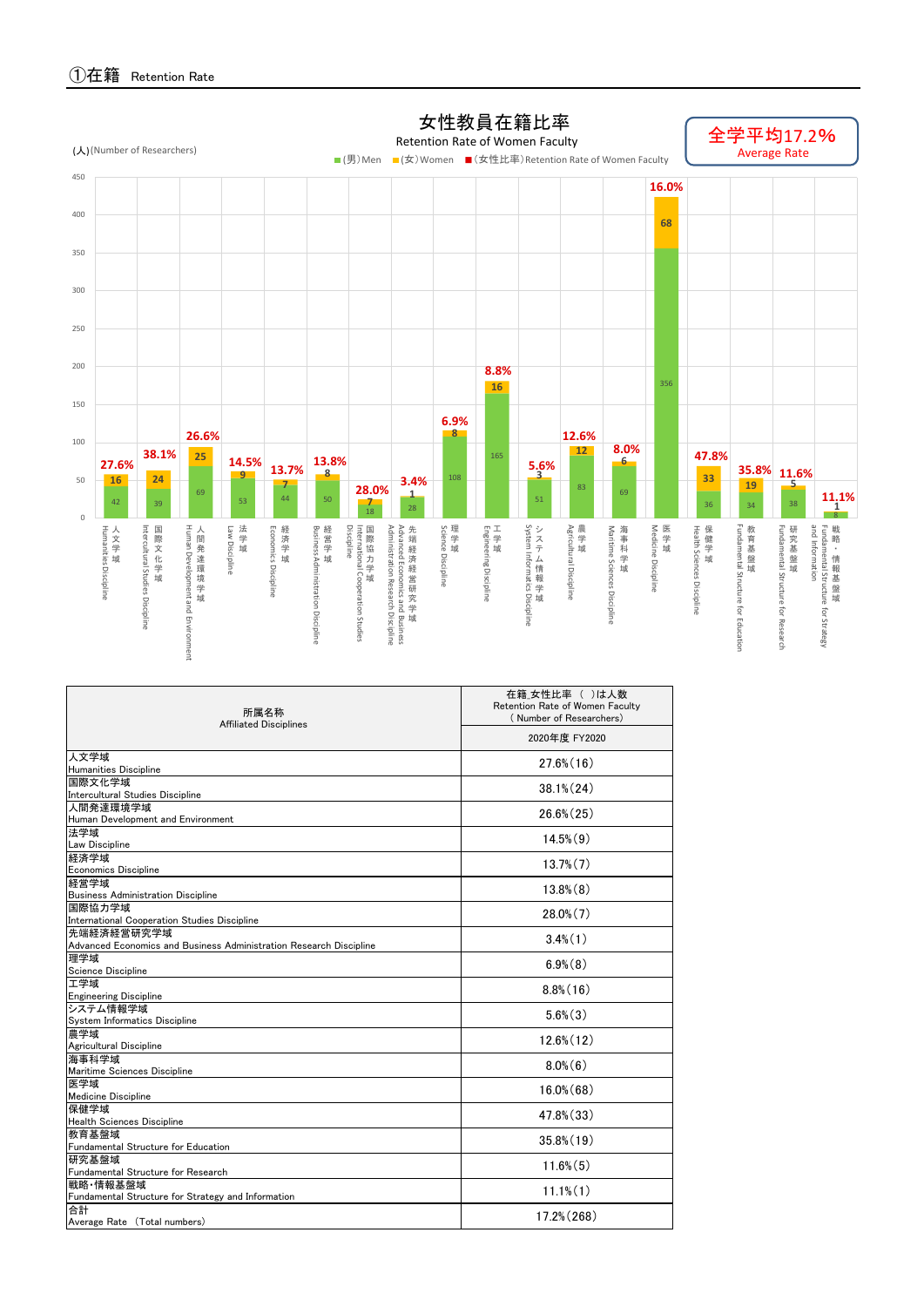## ②在籍(学術研究員含む) Retention Rate of Women Faculty (including Academic Researchers)

| 所属名称<br><b>Affiliated Disciplines</b>                              | 在籍(学術研究員含む)」女性比率()は人数<br>Retention Rate of Women Faculty (including<br>Academic Researchers)<br>(Number of Researchers) |  |  |  |  |  |  |
|--------------------------------------------------------------------|-------------------------------------------------------------------------------------------------------------------------|--|--|--|--|--|--|
|                                                                    | 2020年度 FY2020                                                                                                           |  |  |  |  |  |  |
| 人文学域                                                               | $27.0\%$ (17)                                                                                                           |  |  |  |  |  |  |
| <b>Humanities Discipline</b>                                       |                                                                                                                         |  |  |  |  |  |  |
| 国際文化学域<br>Intercultural Studies Discipline                         | $38.8\%$ $(26)$                                                                                                         |  |  |  |  |  |  |
| 人間発達環境学域                                                           |                                                                                                                         |  |  |  |  |  |  |
| Human Development and Environment                                  | $28.3\%$ $(30)$                                                                                                         |  |  |  |  |  |  |
| 法学域                                                                | $14.5\%$ $(9)$                                                                                                          |  |  |  |  |  |  |
| <b>Law Discipline</b>                                              |                                                                                                                         |  |  |  |  |  |  |
| 経済学域<br><b>Economics Discipline</b>                                | $15.4\%$ $(8)$                                                                                                          |  |  |  |  |  |  |
| 経営学域                                                               |                                                                                                                         |  |  |  |  |  |  |
| <b>Business Administration Discipline</b>                          | $13.6\%$ $(8)$                                                                                                          |  |  |  |  |  |  |
| 国際協力学域                                                             | $28.0\%$ $(7)$                                                                                                          |  |  |  |  |  |  |
| International Cooperation Studies Discipline                       |                                                                                                                         |  |  |  |  |  |  |
| 先端経済経営研究学域                                                         | $3.4\%$ $(1)$                                                                                                           |  |  |  |  |  |  |
| Advanced Economics and Business Administration Research Discipline |                                                                                                                         |  |  |  |  |  |  |
| 理学域                                                                | $9.8\%$ (13)                                                                                                            |  |  |  |  |  |  |
| Science Discipline                                                 |                                                                                                                         |  |  |  |  |  |  |
| 工学域<br><b>Engineering Discipline</b>                               | $8.9\%$ (17)                                                                                                            |  |  |  |  |  |  |
| システム情報学域                                                           |                                                                                                                         |  |  |  |  |  |  |
| System Informatics Discipline                                      | $5.4\%$ $(3)$                                                                                                           |  |  |  |  |  |  |
| 農学域                                                                |                                                                                                                         |  |  |  |  |  |  |
| Agricultural Discipline                                            | $15.5\%$ (16)                                                                                                           |  |  |  |  |  |  |
| 海事科学域                                                              | $7.7\%$ $(6)$                                                                                                           |  |  |  |  |  |  |
| Maritime Sciences Discipline                                       |                                                                                                                         |  |  |  |  |  |  |
| 医学域<br>Medicine Discipline                                         | $16.9\% (74)$                                                                                                           |  |  |  |  |  |  |
| 保健学域                                                               |                                                                                                                         |  |  |  |  |  |  |
| <b>Health Sciences Discipline</b>                                  | 48.6% (36)                                                                                                              |  |  |  |  |  |  |
| 教育基盤域                                                              |                                                                                                                         |  |  |  |  |  |  |
| Fundamental Structure for Education                                | $35.8\%$ (19)                                                                                                           |  |  |  |  |  |  |
| 研究基盤域                                                              | $13.0\%$ (6)                                                                                                            |  |  |  |  |  |  |
| Fundamental Structure for Research                                 |                                                                                                                         |  |  |  |  |  |  |
| 戦略 情報基盤域<br>Fundamental Structure for Strategy and Information     | $11.1\%$ $(1)$                                                                                                          |  |  |  |  |  |  |
| その他                                                                |                                                                                                                         |  |  |  |  |  |  |
| Others                                                             | $25.0\%$ $(2)$                                                                                                          |  |  |  |  |  |  |
| 合計                                                                 | $18.1\% (299)$                                                                                                          |  |  |  |  |  |  |
| Average Rate (Total numbers)                                       |                                                                                                                         |  |  |  |  |  |  |